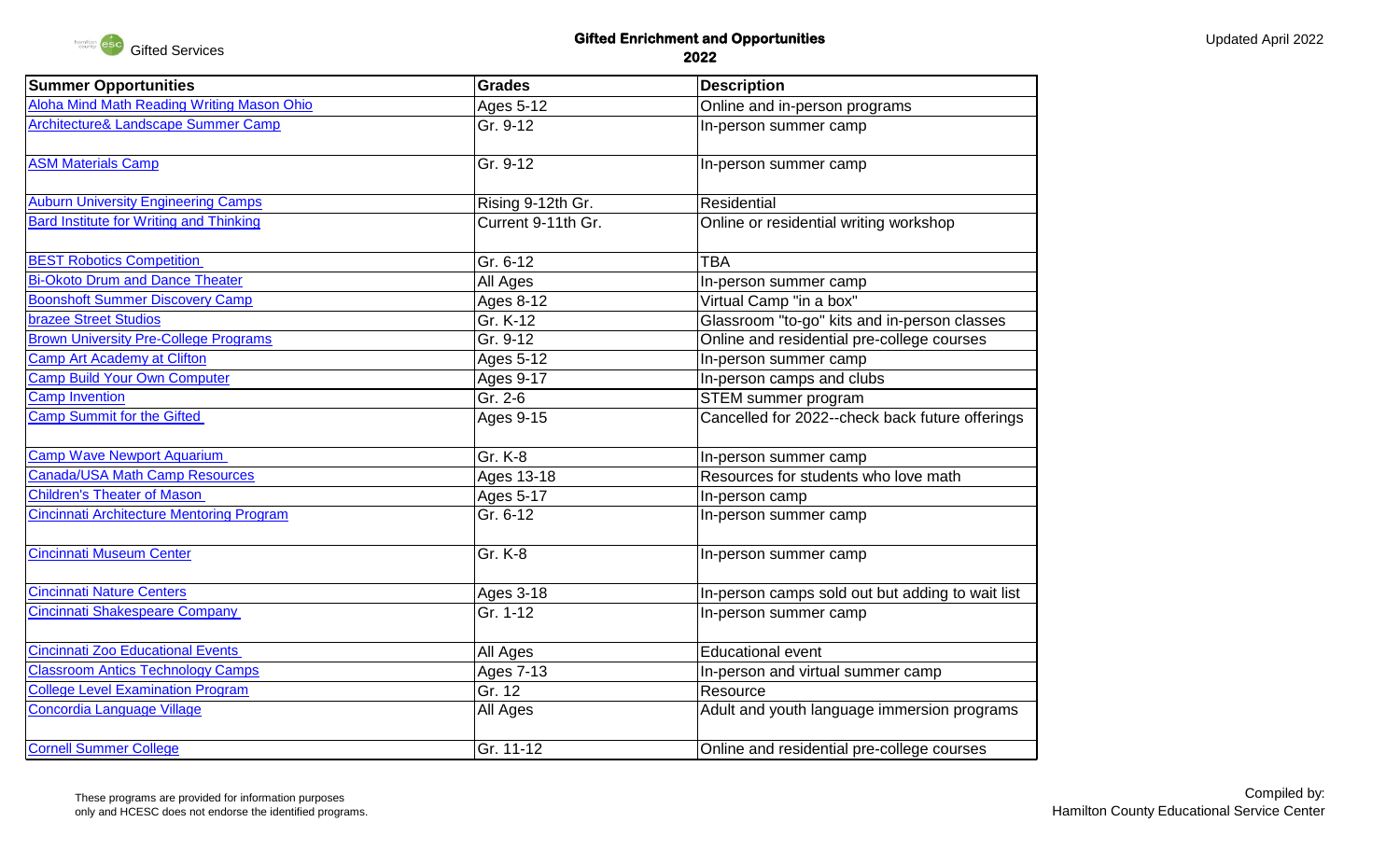| <b>Destination Imagination</b>                              | Gr. K-12     | Competition                                     |
|-------------------------------------------------------------|--------------|-------------------------------------------------|
| <b>Discovery and Odyssey WSU</b>                            | Gr. K-9      | In-person summer camp                           |
| <b>Drake Science Center</b>                                 | Gr. 1-12     | In-person summer camp                           |
|                                                             |              |                                                 |
| <b>Duke Youth Programs</b>                                  | Gr. 7-12     | Online and residential pre-college courses      |
| eGFI                                                        |              | <b>Engineering resources</b>                    |
| <b>Environmental Studies Summer Youth Institute</b>         | Gr. 11-12    | In person summer program                        |
| <b>Exploravision Awards Program</b>                         | Gr. 1-12     | Competition                                     |
| <b>First Robotics Competition</b>                           | Gr. Pre K-12 | <b>STEM Competition</b>                         |
| <b>Fitton Center</b>                                        | Gr. 1-12     | Summer camps, workshops, courses                |
| <b>Future City Competition</b>                              | Gr. 7-8      | Competition                                     |
|                                                             |              |                                                 |
| <b>Future Problem Solving Program</b>                       | Gr. 4-12     | Competition                                     |
| <b>Georgetown University Summer College</b>                 | Gr. 11       | Summer high school program                      |
| <b>Glen Helen Nature Camps</b>                              | Ages 5-15    | In-person summer camp                           |
| <b>Global Center of Greater Cincinnati</b>                  |              | Global education/exchange                       |
| <b>Global Village Youth Programs</b>                        | Ages 14-25   | Cancelled for 2022--check back future offerings |
| <b>Gorman Farm Summer Camp</b>                              | Ages 5-15    | In-person summer camp                           |
| <b>Harvard Summer School</b>                                | Gr. 9-12     | Online and residential pre-college courses      |
| <b>Heritage Village Museum</b>                              | Ages 6-12    | In-person summer camp                           |
| <b>HOBY Sophomore Leadership Seminars</b>                   | Gr. 10       | Seminar                                         |
| dyllwildARTS (California)                                   | All Ages     | In person program                               |
| Illinois Worldwide Youth in Science and Engineering Program | Gr. 5-8      | Online and residential summer camp              |
|                                                             |              |                                                 |
| Imago                                                       | Ages 4-16    | In-person summer camp                           |
| <b>Institute for Educational Advancement</b>                | Gr. Pre K-12 | Resource                                        |
| <b>Interlochen's Summer Arts Camp</b>                       | Gr. 2-12     | In-person summer camp                           |
| John Hopkin's Center For Talented Youth                     | Gr. 2-12     | In-person summer program                        |
|                                                             |              |                                                 |
| Joseph S. Rumbaugh Oration Contest                          | Gr.10-12     | Competition                                     |
|                                                             |              |                                                 |
| Junior Statesmen Summer Program                             | Gr.9-12      | Virtual and in-person summer programs           |
| <b>Kids First Camp-a-Palooza</b>                            |              | In-person summer sports camp                    |
| <b>Mad Science</b>                                          | Gr. 5-12     | Camps and workshops                             |
| Martin W. Essex School for Gifted                           | Gr. 9-11     | Gifted virtual summer course                    |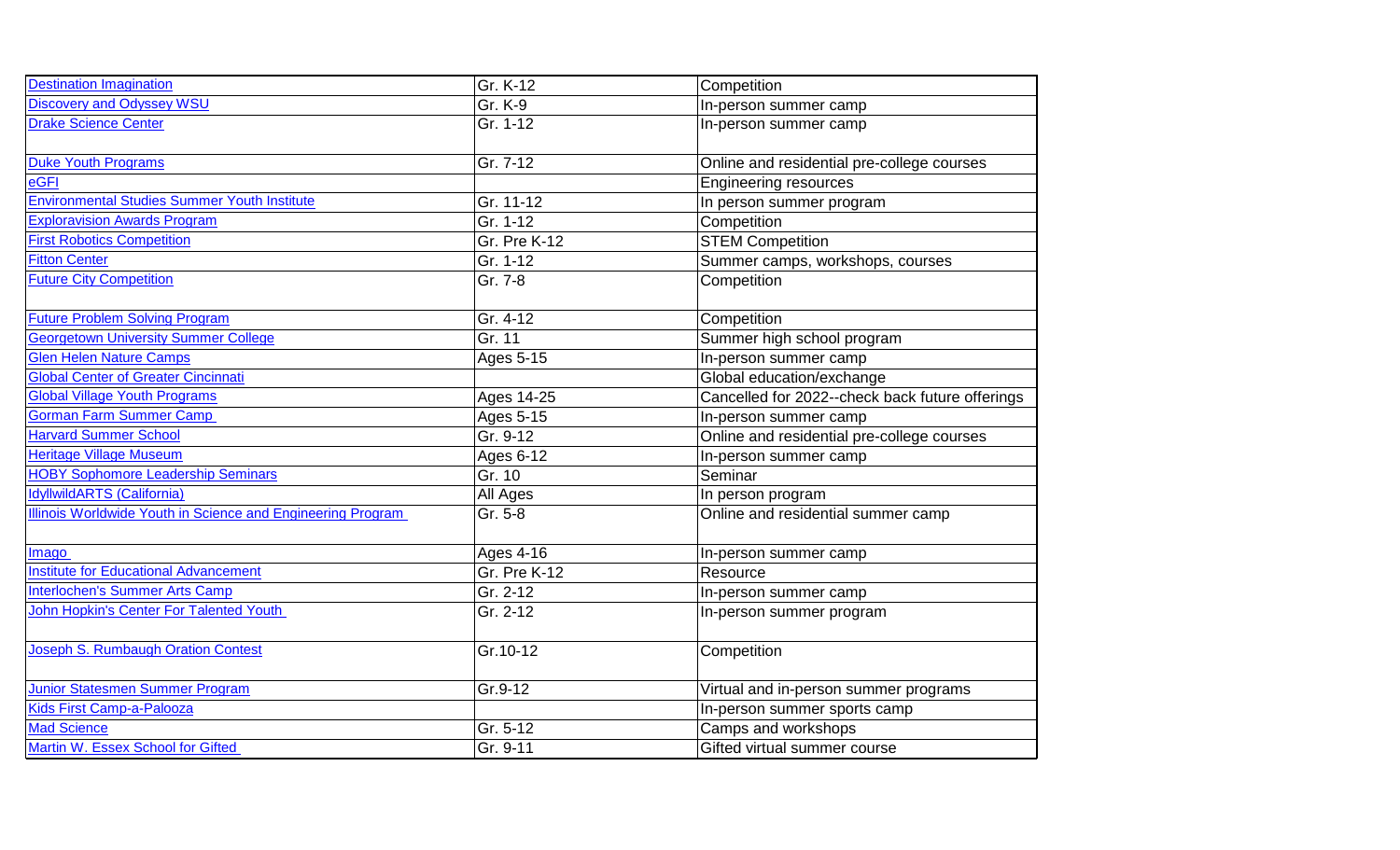

## **Gifted Enrichment and Opportunities 2022**

| <b>Mathcounts</b>                                                             | Gr. K-12                 | Competition                                |
|-------------------------------------------------------------------------------|--------------------------|--------------------------------------------|
| <b>Miami University Junior Scholars Program</b>                               | Gr. 11-12                | In-person summer course                    |
| <b>Miami University Leadership Academy</b>                                    | Gr. 9-10                 | In-person summer academy                   |
| <b>Miami University Steam Studio</b>                                          | Gr. 5-8                  | In-person summer camp                      |
| <b>MIT Research Science Institute</b>                                         | Gr. 9-12                 | Registration closed--check back for future |
| My Nose Turns Red Youth Circus                                                | <b>Ages 4-18</b>         | In-person summer camp                      |
| <b>National Academic Championship</b>                                         | Gr. 9-12                 | In-person and viirtual competition         |
| <b>National Speech and Debate Competition</b>                                 | Gr. 9-12                 | In-person competition                      |
| <b>NationalComputer Camp</b>                                                  | Ages 8-18                | In-person and virtual camp                 |
| Nature Camp (Virginia)                                                        | Gr. 5-12 and adult camps | In-person camp                             |
| <b>NKU Music Summer Camp</b>                                                  | All ages                 | In-person camp                             |
| <b>OAGC</b> list of summer opportunities                                      | Gr. K-12                 | Resource                                   |
| Odyssey of the Mind                                                           | Gr. K-12                 | Competition                                |
| Office of Naval Research (Science and Engineering Apprentice Program Gr 10-12 |                          | Internship                                 |
| Ohio Center for Law-Related Ed.                                               | Gr. K-12                 | Competition                                |
| <b>Ohio Foreign Language Association</b>                                      | Gr. 9-12                 | Resource                                   |
| <b>Ohio Leadership Institute</b>                                              | Gr. 4-12                 | Resource                                   |
| Ohio Northern Summer Academic and Honors Institute                            | Gr. K-12                 | Camps and outreach                         |
| <b>Ohio State STEM Summer Camps</b>                                           |                          | Registration closed--check back for future |
| <b>Ohio YMCA Youth in Government</b>                                          | Teenagers                | Resource                                   |
| <b>Pipe Organ Encounter</b>                                                   | Ages 13-18               | In-person summer camp                      |
| Progam in Mathematics for Young Scientists (PROMYS)                           | $9 - 12$                 | In-person summer program                   |
| <b>Pyramid Hill Sculpture Park and Museum</b>                                 | All Ages                 | Art and sculpture experience               |
| <b>Ross Mathemathics Program OSU</b>                                          | Ages 15-18               | In-person summer residential programs      |
| <b>Scholastic Arts and Writing Awards</b>                                     | Ages 14-18               | Resource                                   |
| School of Cinema & Performing Arts                                            | Gr. 7-12                 | In-person summer camps and intensives      |
| <b>Scientific Mayhem</b>                                                      | Gr. 1-9                  | Classes workshops and tutoring             |
| <b>Summer Institute for Gifted (SIG)</b>                                      | Ages 5-17                | In-person and virtual summer programs      |
| <b>Taft Museum of Art</b>                                                     | All ages                 | Resource                                   |
| The Globe Program                                                             |                          | Resource                                   |
|                                                                               |                          |                                            |
| The Lions International Peace Poster Contest                                  | Ages 11-13               | Contest                                    |
| <b>The Road Less Traveled</b>                                                 |                          | Travel program                             |
| <b>Thurber Summer Writing Camp</b>                                            | Gr. 2-9                  | In-person summer camp                      |
| <b>U.S. Space Camp</b>                                                        | Gr. 2-12                 | In-person camp                             |